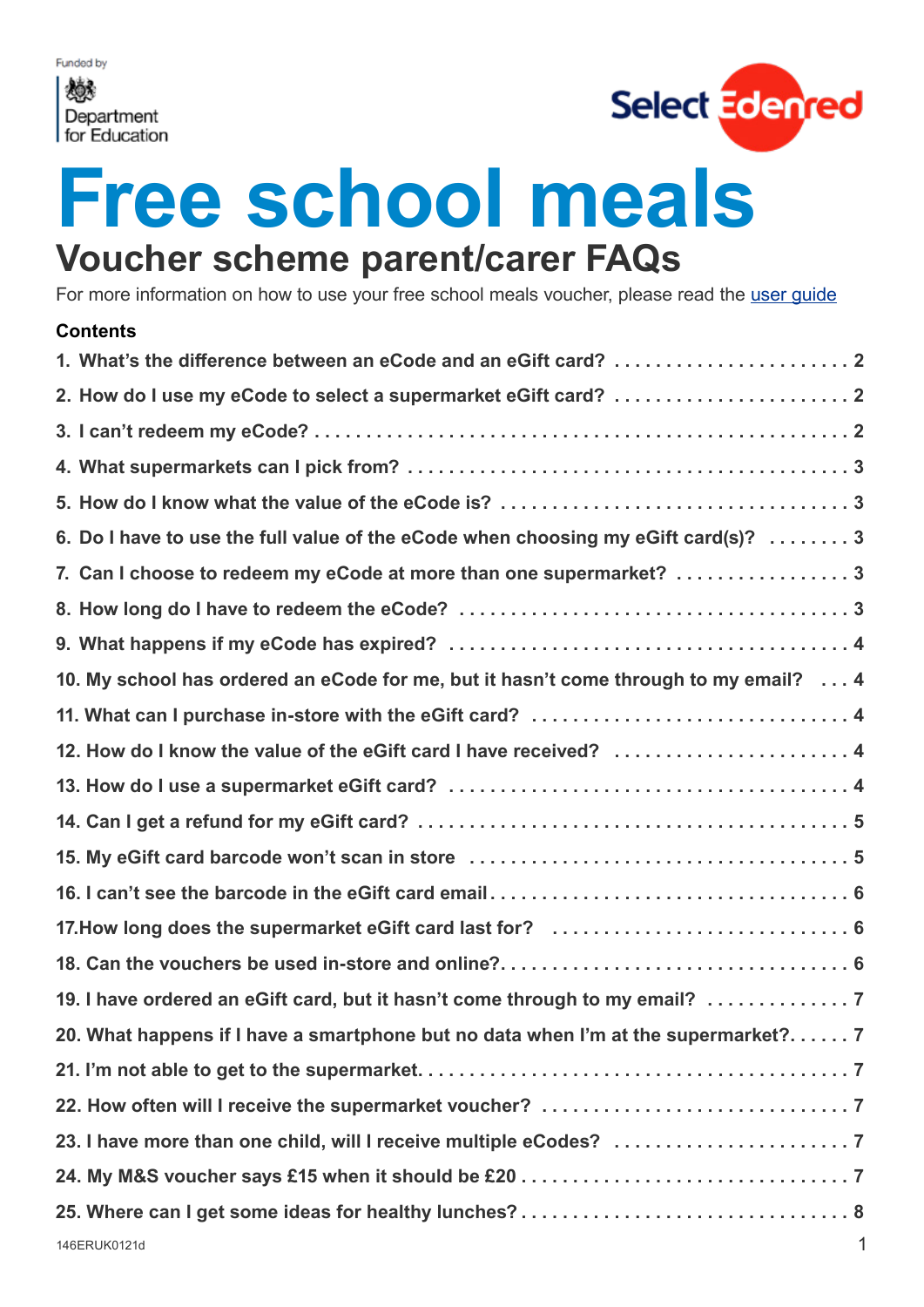## <span id="page-1-0"></span>**1. What's the difference between an eCode and an eGift card?**

**eCode** – this is a unique 16-digit number which will be sent to you by email or post from your school administrator. You will need to exchange this eCode for a supermarket eGift card of your choice from [www.freeschoolmeals.co.uk](http://www.freeschoolmeals.co.uk). You cannot use the eCode directly with the retailer, it must be exchanged for an eGift card first.

**NOTE:** Please check the redemption website link that was sent with your eCode. eCodes ordered through a different scheme need to be redeemed on a different site: please see your eCode email for more details.

**eGift card** – you can choose an eGift card from a selection of supermarkets; see a full list [here](#page-2-1). To order an eGift card exchange your 16-digit eCode at [www.freeschoolmeals.co.uk.](http://www.freeschoolmeals.co.uk) The eGift card will be sent to the email address entered during check-out and can be spent in-store at the chosen supermarket. Your school may select your eGift card for you and either print it and post it to you or arrange for you to collect it.

#### **2. How do I use my eCode to select a supermarket eGift card?**

You should order your supermarket eGift card at home before going to the store. To select your supermarket eGift card, follow the steps below:

- **1.** Copy the eCode from your email or letter
- **2.** Go to [www.freeschoolmeals.co.uk](http://www.freeschoolmeals.co.uk)
- **3.** Enter the 16-digit eCode (you can enter more than one eCode if you have more than one to redeem)
- **4.** Select a supermarket
- **5.** Enter the amount and add to basket
- **6.** Checkout and enter the email address you would like the eGift card sent to
- **7.** Your eGift card will be processed and sent (please allow up to 24 hours for it to be delivered to your inbox)

See the [visual step-by-step user guide for further help](https://www.edenred.co.uk/Documents/DfE/DfE_FSM-voucher-scheme_Parent-Carer-Userguide.pdf).

#### **3. I can't redeem my eCode?**

Please follow the trouble-shooting steps below:

- **1.** Please check the redemption website link that was sent with your eCode is [www.freeschoolmeals.co.uk](http://www.freeschoolmeals.co.uk). If your local authority used the Edenred platform to issue eCodes for the Covid Winter Grant scheme, the redemption website link will be different and your eCode will not work on this website. You may need to to visit [www.selectyourcompliment.co.uk/grocery](https://www.selectyourcompliment.co.uk/grocery) instead
- **2.** You may have entered the incorrect eCode. Please try to enter your eCode again. If your eCode is still not accepted, please delete the browsing history on your device, as your device may be storing the incorrect eCode in its memory
- **3.** If you received the eCode directly from your school by post or letter:
	- **a.** All eCodes should be 16 digits long. If your eCode has a different number of digits, you can query this with your local school administrator and ask if the eCode is correct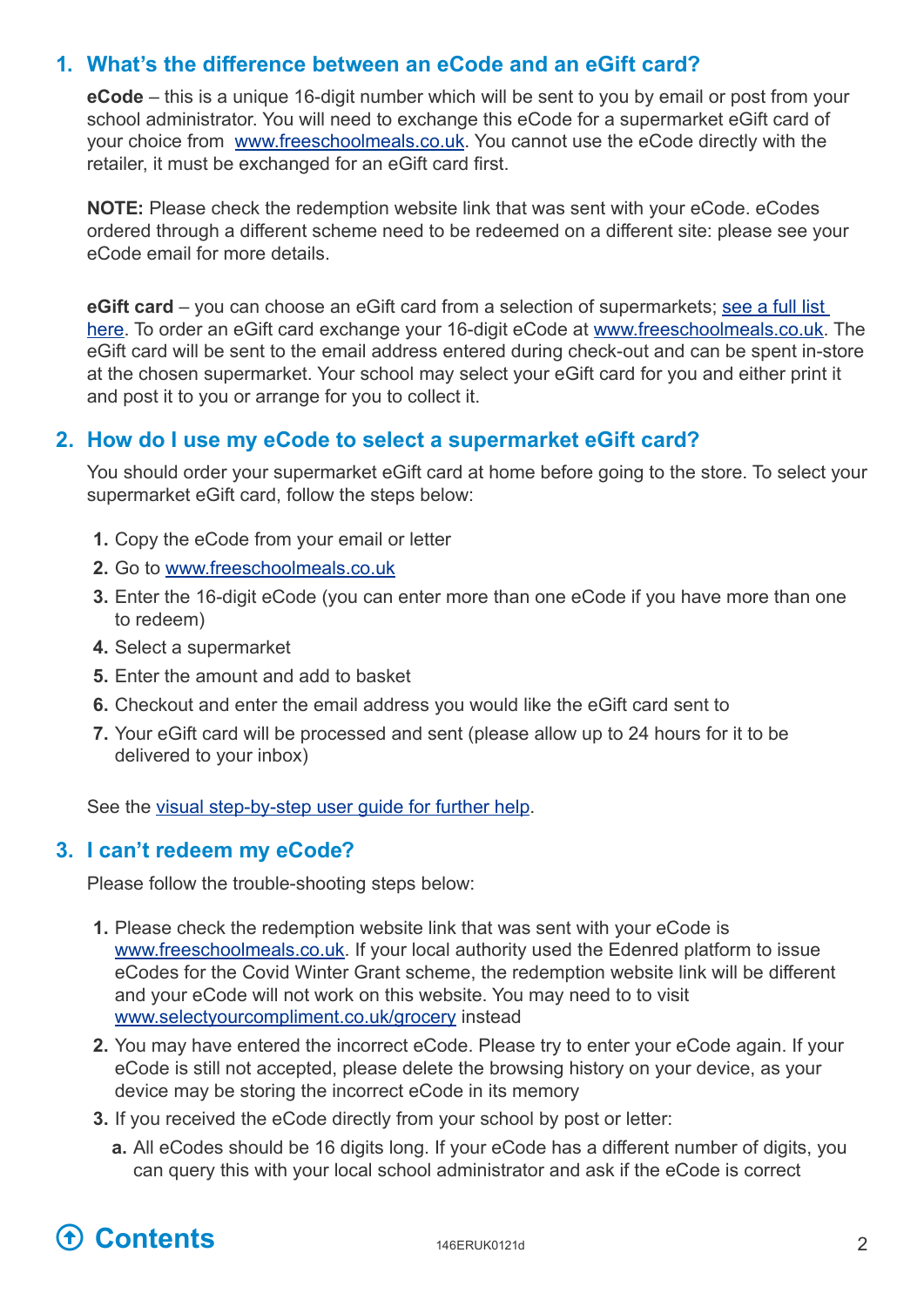- <span id="page-2-0"></span>**b.** Your school administrator can also check the status of your eCode, including the eCode's 'Activation date'. eCodes will not work until on or after this date.
- **4.** If you have followed all of the steps above and you still cannot redeem your eCode, please email [freeschoolmealsparentscarers@edenred.com](mailto:freeschoolmealsparentscarers@edenred.com) for more information.

## **4. What supermarkets can I pick from?**

<span id="page-2-1"></span>The below supermarkets are available:

| <b>Supermarket</b>                            | eGift card denominations available            |  |  |
|-----------------------------------------------|-----------------------------------------------|--|--|
| Sainsbury's                                   | Open value, £1 denominations                  |  |  |
| <b>Tesco</b>                                  | Open value, £1 denominations                  |  |  |
| Asda                                          | Fixed £5, £10, £15, £30, or £45 denominations |  |  |
| <b>Morrisons</b>                              | Fixed £5, £10, £15, £30, or £45 denominations |  |  |
| Waitrose                                      | Open value, £1 denominations                  |  |  |
| M&S food                                      | Fixed £15 denominations                       |  |  |
| McColl's (including RS McColl's and Martin's) | Fixed £5, £10 or £15 denomination             |  |  |
| Aldi                                          | Open value, £1 denominations                  |  |  |
| Iceland                                       | Open value, £1 denominations                  |  |  |
| <b>Company Shop Group</b>                     | <b>Fixed £15 denominations</b>                |  |  |
| Farmfoods                                     | Open value, £1 denominations                  |  |  |

## **5. How do I know what the value of the eCode is?**

This is stated in the email or letter sent to you by the school. If the value is missing, please contact your school administrator who will be able to look this up for you.

# **6. Do I have to use the full value of the eCode when choosing my eGift card(s)?**

Yes – your balance will be visible on the webpage and you have to redeem the full amount in one transaction.

## **7. Can I choose to redeem my eCode at more than one supermarket?**

You can mix and match different supermarkets within the same order, provided the total value you've chosen is equal to the value of the eCode you've entered. For example, with a £10 eCode, you could choose £5 for Tesco and £5 for Sainsbury's.

Simply enter the value you would like to order on each supermarket eGift card and your balance will update so you know how much you have left.

Please note that the full value of the eCode needs to be redeemed in one transaction, you cannot redeem a partial value of the code and save the rest for later.

Most supermarkets accept multiples of £1 per eGift card, however some other supermarkets have larger fixed amounts that can be ordered, e.g £10. [See Q4 for details.](#page-2-1)

# **8. How long do I have to redeem the eCode?**

You will have 1 month to redeem your eCode. The expiry date for a specific eCode will be included in the email. eGift cards have different expiry dates - please see [Q17](#page-5-1).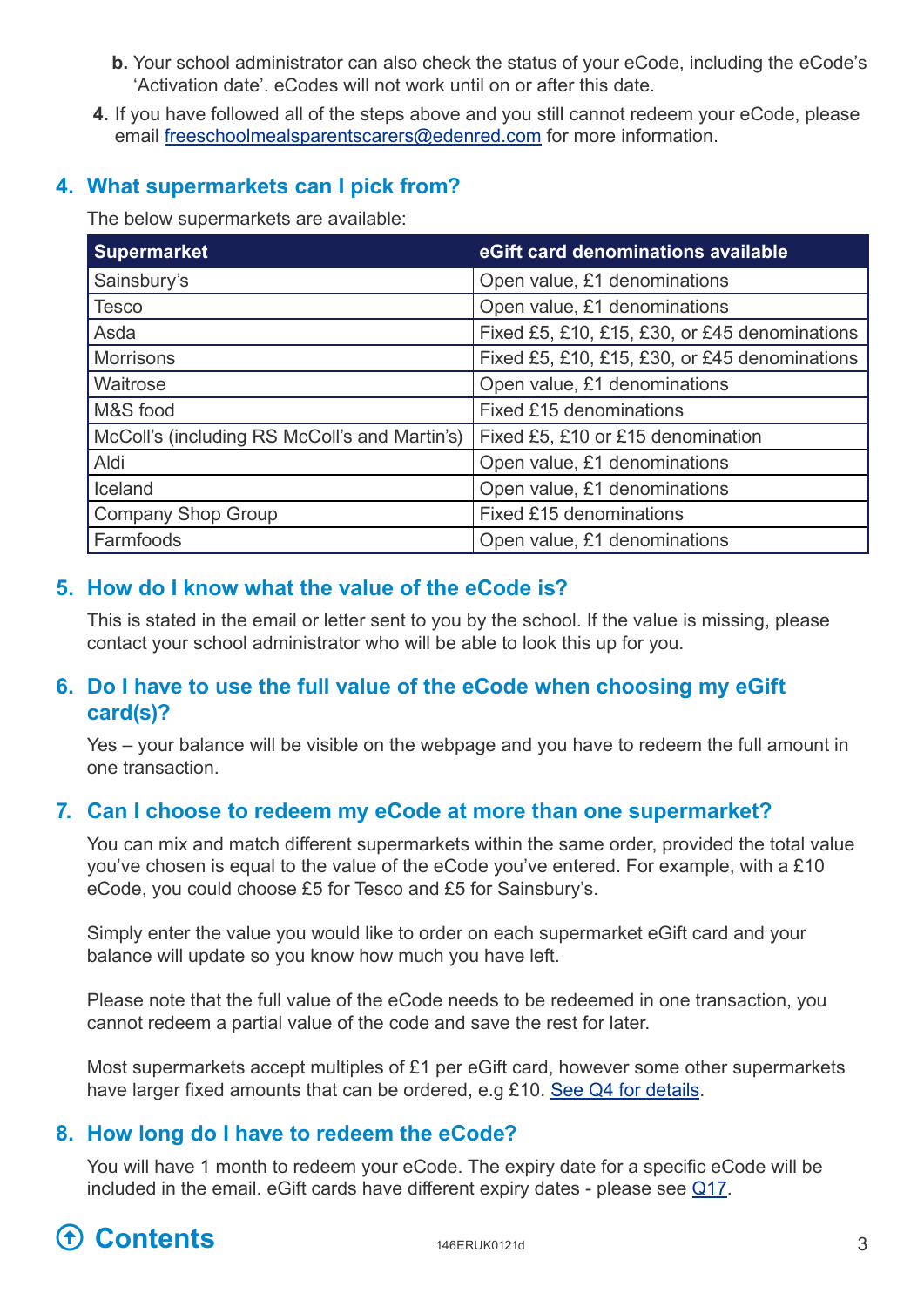#### <span id="page-3-0"></span>**9. What happens if my eCode has expired?**

The eCode is cancelled and the money associated is then returned to the Department for Education.

## **10. My school has ordered an eCode for me, but it hasn't come through to my email?**

If your school has sent you an eCode by email and it has not arrived, please also check the junk mail folder in your email account. The email will come from [noreply@edenred.com](mailto:?subject=) and the eCode will contain 16 numbers.

If the email address that your school used to send the original eCode to you is correct, please carefully read the instructions and complete the form at the link below to ask us to send it to you again:

#### <https://cdn.edenred.uk.com/select/eCode-resend-request.html>

If the email address does not match the email address in our systems or you need to send the eCode to a different email address, we cannot resend this to you for security reasons. You will need to contact your school directly so they can cancel the eCode and send you a new one.

#### **11. What can I purchase in-store with the eGift card?**

Your free school meals voucher must be used for food and groceries, and must not be redeemed for any non-food items such as electronic goods, clothing or media, or any agerestricted items, such as alcohol, cigarettes or lottery tickets.

## **12. How do I know the value of the eGift card I have received?**

<span id="page-3-1"></span>The value will be present on the eGift card itself.

#### **13. How do I use a supermarket eGift card?**

A supermarket eGift card is a digital voucher. You will be sent an email which includes the eGift card with a barcode, or a link to see an eGift card with a barcode online.This can be presented at the till in-store either on a smartphone screen or printed on a piece of paper, just like a gift card. Most supermarkets can simply scan the barcode at checkout, but please check the table below for instructions for each supermarket. You do not have to spend the balance of the eGift card in one transaction, it can be spent in multiple transactions until the balance reaches £0.

| <b>Supermarket</b>                                | In-store redemption method                                      |
|---------------------------------------------------|-----------------------------------------------------------------|
| Sainsbury's                                       | By scanning the barcode or entering your eGift card code number |
| <b>Tesco</b>                                      | By scanning the barcode or entering your eGift card code number |
| Asda                                              | By scanning the barcode or entering your eGift card code number |
| Morrisons                                         | By scanning the barcode only                                    |
| Waitrose                                          | By scanning the barcode or entering your eGift card code number |
| M&S food                                          | By scanning the barcode or entering your eGift card code number |
| McColl's (including RS)<br>McColl's and Martin's) | By scanning the barcode or entering your eGift card code        |

# **[Contents](#page-0-0)** 146ERUK0121d 4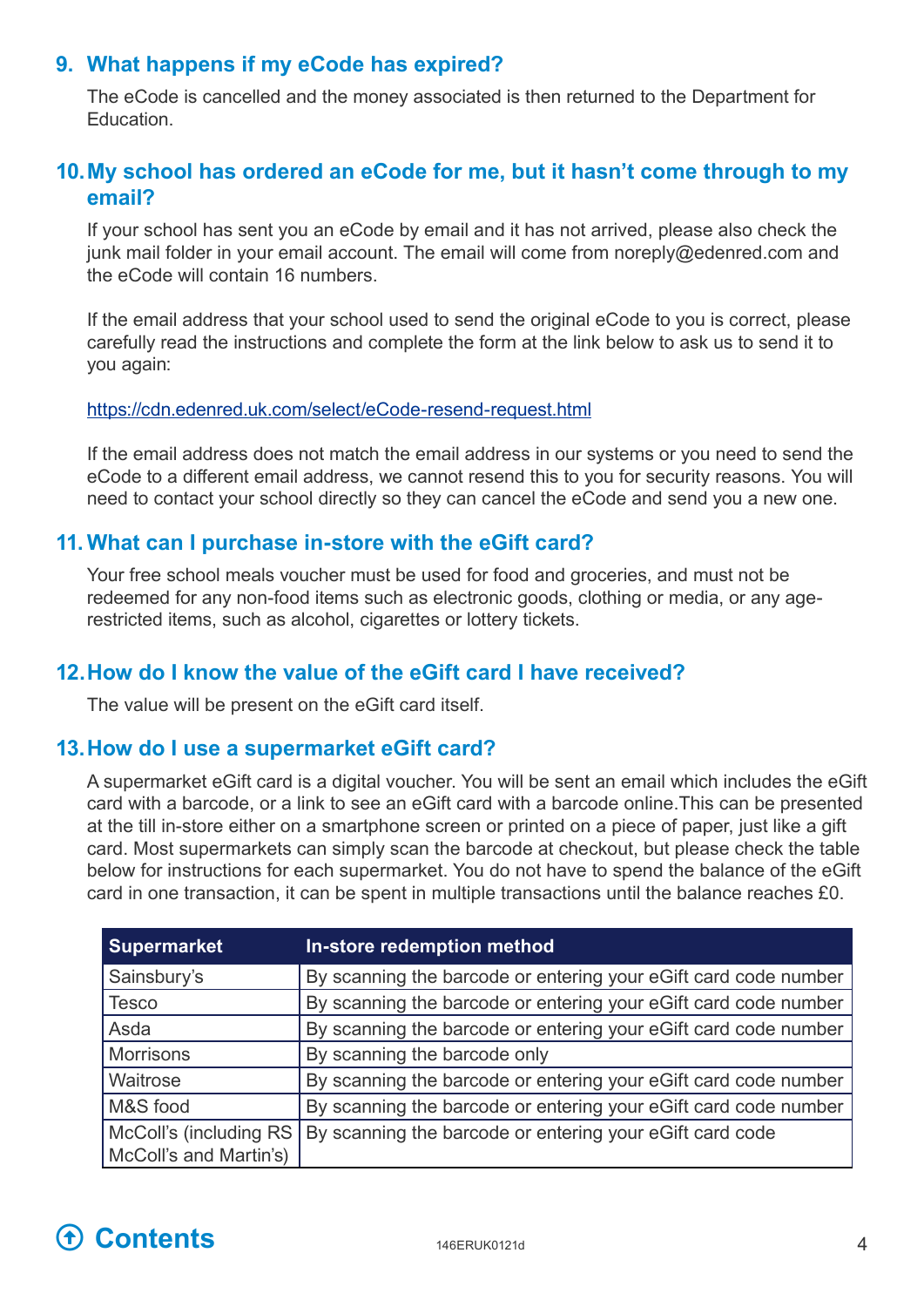<span id="page-4-0"></span>

| <b>Supermarket</b> | In-store redemption method                                                        |
|--------------------|-----------------------------------------------------------------------------------|
| Aldi               | By scanning a printed version of your barcode or entering your<br>eGift card code |
| <b>I</b> celand    | By entering your eGift card code                                                  |
|                    | Company Shop Group   By scanning the barcode only                                 |
| l Farmfoods        | By scanning the barcode or entering your eGift card code number                   |

If you have issues scanning your barcode, please refer to  $Q15$ . Some eGift cards can be used to purchase online. Please see [Q1](#page-5-2)8.

# **14. Can I get a refund for my eGift card?**

No, once an eGift card has been ordered it cannot be refunded or exchanged.

# **15. My eGift card barcode won't scan in store**

You will need to download the images in the email containing the eGift card to make the barcode appear. Below are screenshots of the eGift card before and after images have been downloaded.

**b. After the images have been**

**show.**

**downloaded. The barcode will now**

#### **a. Before images have been downloaded. The barcode will not show.**



Right click or tap on the message at the top of your email to download images

If your barcode won't scan after downloading images, please follow the trouble-shooting steps below:

- **a.** The brightness of your mobile phone's screen display may not be high enough
- **b.** The full barcode may not be showing on screen landscape works better
- **c.** It may not work if you have damage to your mobile phone's screen
- **d.** In-store supermarket colleagues may be able to make adjustments as necessary and if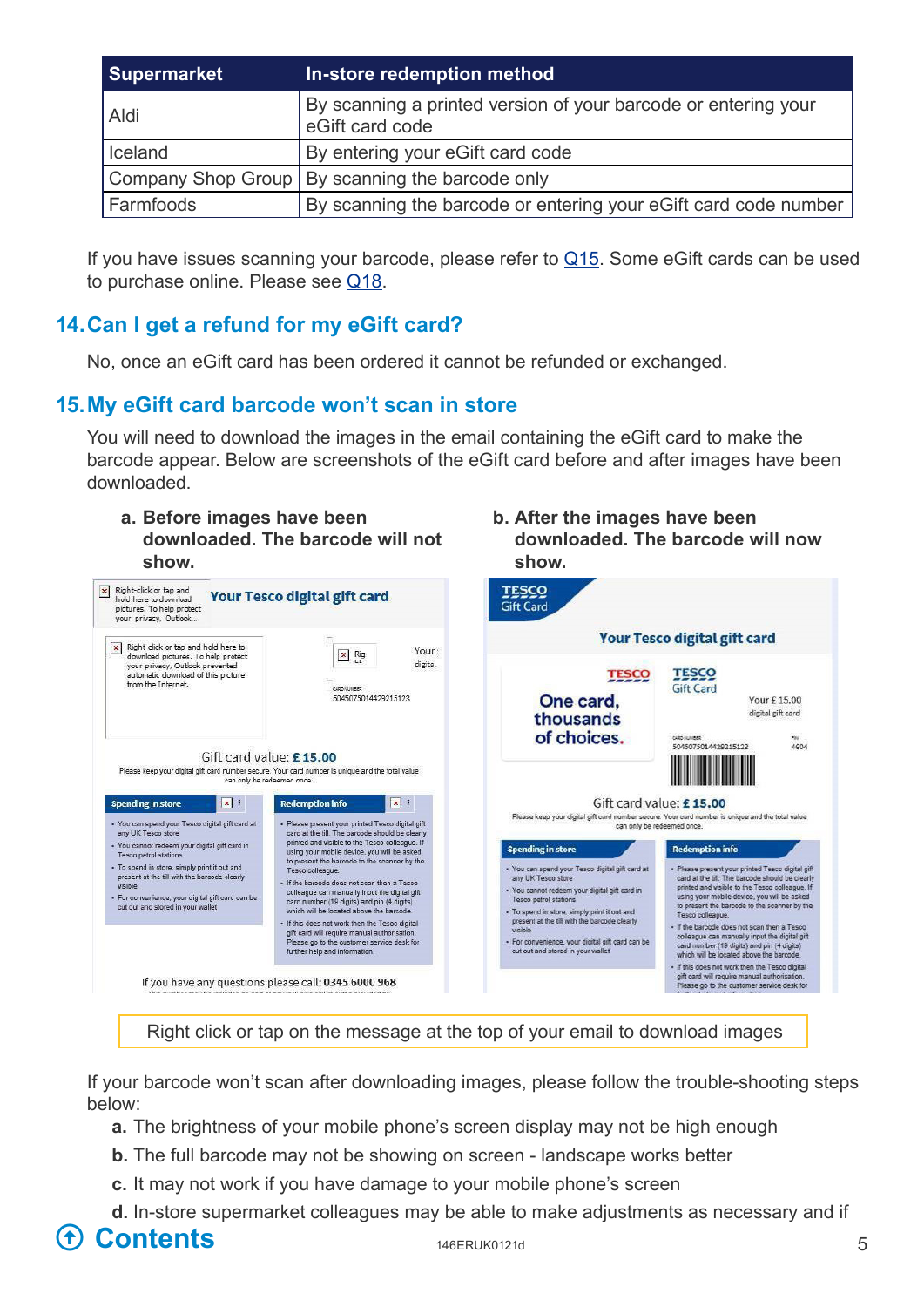the barcode continues to fail to scan the number can be manually entered at the till

<span id="page-5-0"></span>**e.** If you receive an invalid error message when scanning or entering your eGift card, you should contact the in-store customer helpdesk for further information

Please note that if your eGift card barcode cannot be scanned, most supermarkets can process your voucher by entering the eGift card code number. Please refer to [Q13](#page-3-1).

## **16. I can't see the barcode in the eGift card email**

This is because some email inbox providers automatically switch off the downloading of images for new emails. You should see a prompt to 'Display images' or 'Download full message' to see the barcode (see Q15). Please note that some supermarkets require you to click on a link in the email to see the barcode in an internet browser instead.

We recommend downloading your eGift cards before you leave the house to do your shopping, or whilst connected to WiFi in case of internet connectivity problems in-store.

# **17. How long does the supermarket eGift card last for?**

<span id="page-5-1"></span>

| <b>Supermarket</b>                            | <b>Expiry</b>                   |  |
|-----------------------------------------------|---------------------------------|--|
| Sainsbury's                                   | 24 months from last transaction |  |
| <b>Tesco</b>                                  | 5 years from last transaction   |  |
| Asda                                          | 24 months from last transaction |  |
| <b>Morrisons</b>                              | 12 months expiry                |  |
| Waitrose                                      | 24 months from last transaction |  |
| M&S food                                      | 24 months from last transaction |  |
| McColl's (including RS McColl's and Martin's) | 31/12/2021 expiry               |  |
| 5 years from activation<br>Aldi               |                                 |  |
| Iceland                                       | 2 years expiry                  |  |
| <b>Company Shop Group</b>                     | 12 months expiry                |  |
| Farmfoods                                     | 12 months expiry                |  |

<span id="page-5-2"></span>\*For more T&Cs, please refer to the supermarket's website.

## **18. Can the vouchers be used in-store and online?**

| Supermarket                                   | In-store | Online    |
|-----------------------------------------------|----------|-----------|
| Sainsbury's                                   | Yes      | Yes       |
| <b>Tesco</b>                                  | Yes      | <b>No</b> |
| Asda                                          | Yes      | Yes       |
| <b>Morrisons</b>                              | Yes      | <b>No</b> |
| Waitrose (John Lewis)                         | Yes      | Yes       |
| M&S food                                      | Yes      | <b>No</b> |
| McColl's (including RS McColl's and Martin's) | Yes      | <b>No</b> |
| Aldi                                          | Yes      | <b>No</b> |
| Iceland                                       | Yes      | <b>No</b> |
| <b>Company Shop Group</b>                     | Yes      | <b>No</b> |
| Farmfoods                                     | Yes      | <b>No</b> |

\*For T&Cs, please refer to the supermarket's website.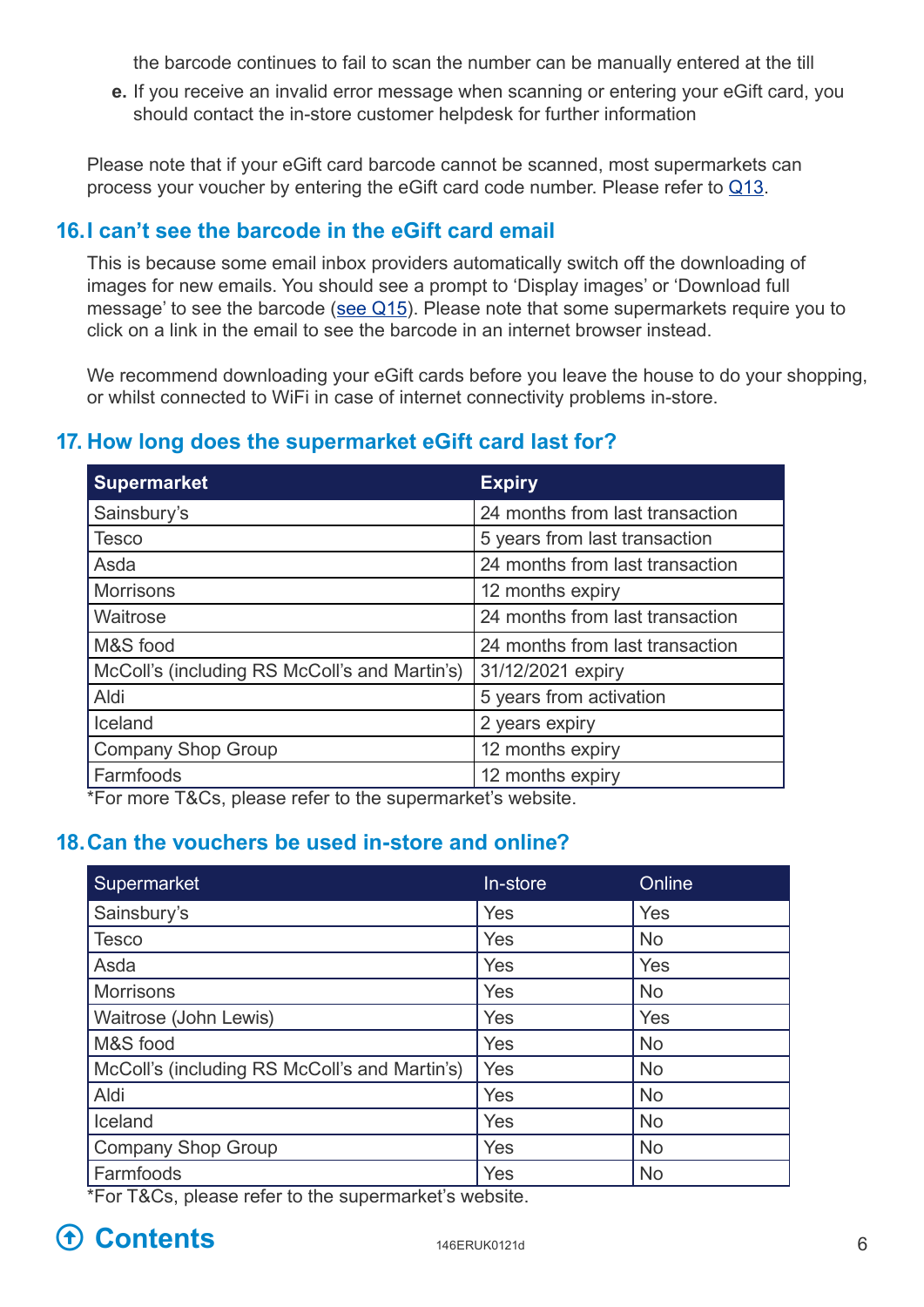## <span id="page-6-0"></span>**19. I have ordered an eGift card, but it hasn't come through to my email?**

Firstly, check your junk mail and/or trash folder. If it still hasn't arrived within 24 hours, you can request for the eGift card to be resent to the same email address by completing an online form here:

#### <https://cdn.edenred.uk.com/select/eGift-card-resend.html>

If the eGift card was sent to the wrong email address and you need it to be resent to a different email, please send the below information to [freeschoolmealsparentscarers@edenred.com](mailto:freeschoolmealsparentscarers%40edenred.com?subject=Select%20eGift%20card%20resend%20request):

- Incorrect email address you entered
- New email address you would like it resent to
- eGift card selected e.g Sainsbury's
- eGift card value
- Date and approximate time you ordered the eGift card

## **20. What happens if I have a smartphone but no data when I'm at the supermarket?**

We suggest ordering your eGift card at home when connected to WIFI before you go to the supermarket. Take a screenshot of the eGift card barcode before going to the supermarket as this should still scan in-store.

#### **21. I'm not able to get to the supermarket.**

You can forward the supermarket eGift card to someone else to purchase goods on your behalf if you're not able to get to the supermarket. The eGift card email contains a link to a barcode which can be presented at the till in-store, just like a gift card. Some eGift cards can be spent online, [please see Q1](#page-5-2)8.

#### **22. How often will I receive the supermarket voucher?**

The school will have flexibility in how often they send you an eCode or an eGift card. Please contact your school directly for any queries relating to eligibility or the frequency and value of your eCodes.

#### **23. I have more than one child, will I receive multiple eCodes?**

This will be at the discretion of your school who may issue an eCode for each of your children or, alternatively, may send one eCode to you, for the total value of your children's free school meal entitlement. If you have an enquiry about a child's eligibility or the value and frequency of vouchers, please contact the child's school administrator directly.

#### **24. My M&S voucher says £15 when it should be £20**

The value printed on your eGift card initially will be the amount requested by your schools. It will not include any promotions set by individual retailers. M&S will add a further £5 to the same £15 eGift card within a few hours of receipt. This is being fully managed by M&S. For queries about the promotion or to check the balance of your M&S eGift card, [please visit their](https://www.marksandspencer.com/c/gift-card-balance)  [website](https://www.marksandspencer.com/c/gift-card-balance) or phone M&S on 0333 014 8000. Calls to M&S will cost no more than a local call from a landline, and for mobile packages these numbers will be included in any inclusive minutes.

# **[Contents](#page-0-0)** 146ERUK0121d 7